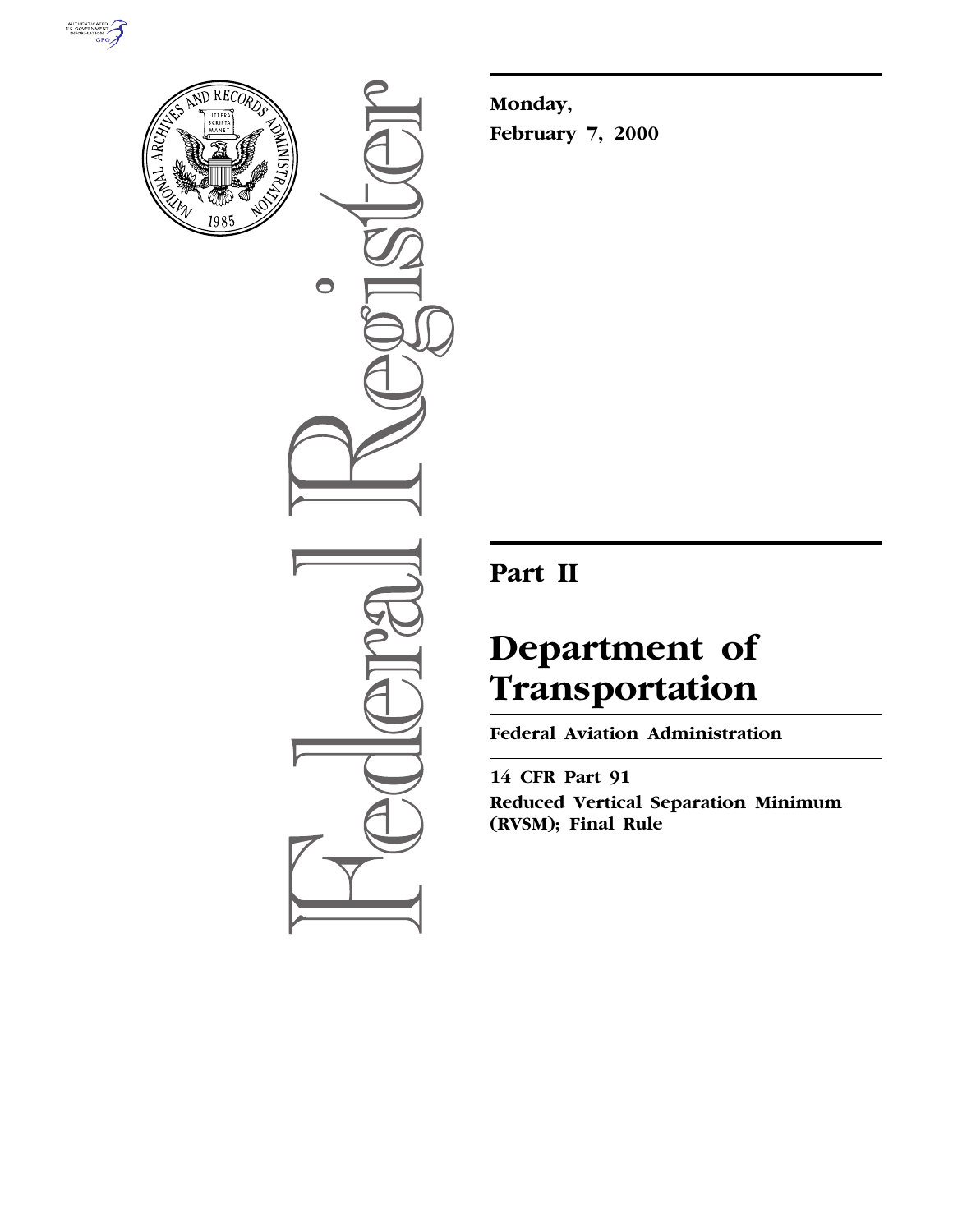# **DEPARTMENT OF TRANSPORTATION**

# **Federal Aviation Administration**

### **14 CFR Part 91**

**[Docket No. FAA–1999–5925; Amdt. No. 91– 261]**

# **RIN 2120–AG82**

# **Reduced Vertical Separation Minimum (RVSM)**

**AGENCY:** Federal Aviation Administration (FAA), DOT. **ACTION:** Final rule.

**SUMMARY:** This final rule amends the airspace where Reduced Vertical Separation Minimum (RVSM) may be applied to include Pacific oceanic airspace. RVSM is the reduction of the vertical separation of aircraft from 2,000 feet to 1,000 feet at flight levels (FLs) between FL 290 (29,000 feet) and FL 410 (41,000 feet). RVSM is applied only between aircraft that meet stringent altimeter and autopilot performance requirements. RVSM is currently applied only in North Atlantic (NAT) Minimum Navigation Performance Specifications (MNPS) airspace. The introduction of RVSM in Pacific oceanic airspace will make more fuel and time efficient flight levels and tracks available to operators. RVSM will also enhance airspace capacity in the Pacific. In North Atlantic airspace, RVSM has been shown to maintain in acceptable level of safety since March 1997.

**EFFECTIVE DATE:** February 24, 2000.

**FOR FURTHER INFORMATION CONTACT:** Roy Grimes, Flight Technologies and Procedures Division, Flight Standards Service, AFS–400, Federal Aviation Administration, 600 Independence Avenue, SW., Washington, DC 20591, telephone (202) 267–3734. **SUPPLEMENTARY INFORMATION:**

# **Availability of Final Rules**

An electronic copy of this document may be downloaded using a modem and suitable communications software from the FAA regulations section of the FedWorld electronic bulletin board service (telephone: (703) 321–3339) or the Government Printing Office's (GPO) electronic bulletin board service (telephone: (202) 512–1661).

Internet users may reach the FAA's web page at http://www.faa.gov/avr/ arm/nprm/nprm.htm or the GPO's web page at http://www.access.gpo.gov/nara for access to recently published rulemaking documents.

Any person may obtain a copy of this final rule by submitting a request to the Federal Aviation Administration, Office of Rulemaking, ARM–1, 800 Independence Avenue, SW., Washington, DC 20591, or by calling (202) 267–9680. Communications must identify the amendment number or docket number of this final rule.

Persons interested in being placed on the mailing list for future rulemaking actions should request from the above office a copy of Advisory Circular No. 11–2A, Notice of Proposed Rulemaking Distribution System, that describes the application procedure.

### **Background**

This final rule is based on Notice of Proposed Rulemaking (NPRM) No. 99– 15 published in the **Federal Register** on July 8, 1999 (64 FR 37018) as amended by correction that was published in the **Federal Register** on July 28, 1999 (64 FR 40791). That proposed rule proposed to amend 14 CFR Part 91 Appendix G, Operations within Airspace Designated as Reduced Vertical Separation Minimum (RVSM) Airspace.

A final rule is published in the **Federal Register** at least 30 days before the effective date unless it is determined that good cause exists to provide an effective date that is less than 30 days after publication. This final rule will be effective less than 30 days after publication to meet the implementation date agreed to by the International Civil Aviation Organization (ICAO) Pacific RVSM Implementation Task Force. The Flight Information Regions (FIRs) and aircraft associated with specific oceanic airspace have planned to implement RVSM in the Pacific on the effective date.

#### *Statement of the Problem*

Air traffic on Pacific routes between the U.S. and Asia has increased steadily in the past few years and is projected to continue to increase. The North Pacific Track System (NOPAC) is the densest oceanic traffic area in the Pacific. Between 1994 and 1998, the annual traffic count on the NOPAC increased from 42,305 to 60,772 flights which represents an increase of 44 percent. The FAA Aviation Forecast for Fiscal Years 1998–2010 estimates that transpacific passenger traffic will continue to increase at the rate of 6.6 percent per year through 2010. Studies conducted by independent aviation industry analysts forecast the Pacific area to be the fastest growing area for flights to and from the United States.

Unless action is taken, as traffic increases, the opportunity for aircraft to fly at fuel-efficient altitudes and tracks will be significantly diminished. In addition, air traffic service providers may not be able to accommodate greater numbers of aircraft in the airspace without invoking restrictions that can result in traffic delays and fuel penalties.

RVSM alleviates the limitation on air traffic management at high altitudes imposed by the conventional 2,000-foot vertical separation standard. Increasing the number of FLs available in the Pacific region is projected to achieve operator benefits similar to those achieved in the NAT (*i.e.,* mitigation of fuel penalties attributed to the inability to fly optimum altitudes and tracks). In the Pacific, the FAA plans to initially implement RVSM between FL 290 and FL 390 (inclusive). At this time, traffic density above FL 390 does not warrant implementing RVSM at FL 400 and FL 410.

#### *History*

The International Civil Aviation Organization (ICAO) Asia Pacific Air Navigation Planning and Implementation Regional Group (APANPIRG) develops and provides oversight for plans and policy related to air navigation in the Pacific and Asia. The APANPIRG established the Asia Pacific RVSM Task Force to develop and implement RVSM policy and programs in the Region. The Task Force is using the policy and criteria developed in other ICAO forums to build the RVSM program for the Pacific. The following paragraphs review the RVSM program development in U.S. and ICAO forums.

Rising traffic volume and fuel costs, which made flight at fuel-efficient altitudes a priority for operators, sparked an interest in the early 1970s in implementing RVSM above FL 290. In April 1973, the Air Transport Association of America (ATA) petitioned the FAA for a rule change to reduce the vertical separation minimum to 1,000 feet for aircraft operating above FL 290. The petition was denied in 1977 in part because (1) aircraft altimeters had not been improved sufficiently, (2) improved maintenance and operational standards had not been developed, and (3) altitude correction was not available in all aircraft. In addition, the cost of modifying nonconforming aircraft was prohibitive. The FAA concluded that granting the ATA petition at that time would have adversely affected safety. Nevertheless, the FAA recognized the potential benefits of RVSM under certain circumstances and continued to review technological developments, committing extensive resources to studying aircraft altitude-keeping performance and necessary criteria for safely reducing vertical separation above FL 290. Data showing that RVSM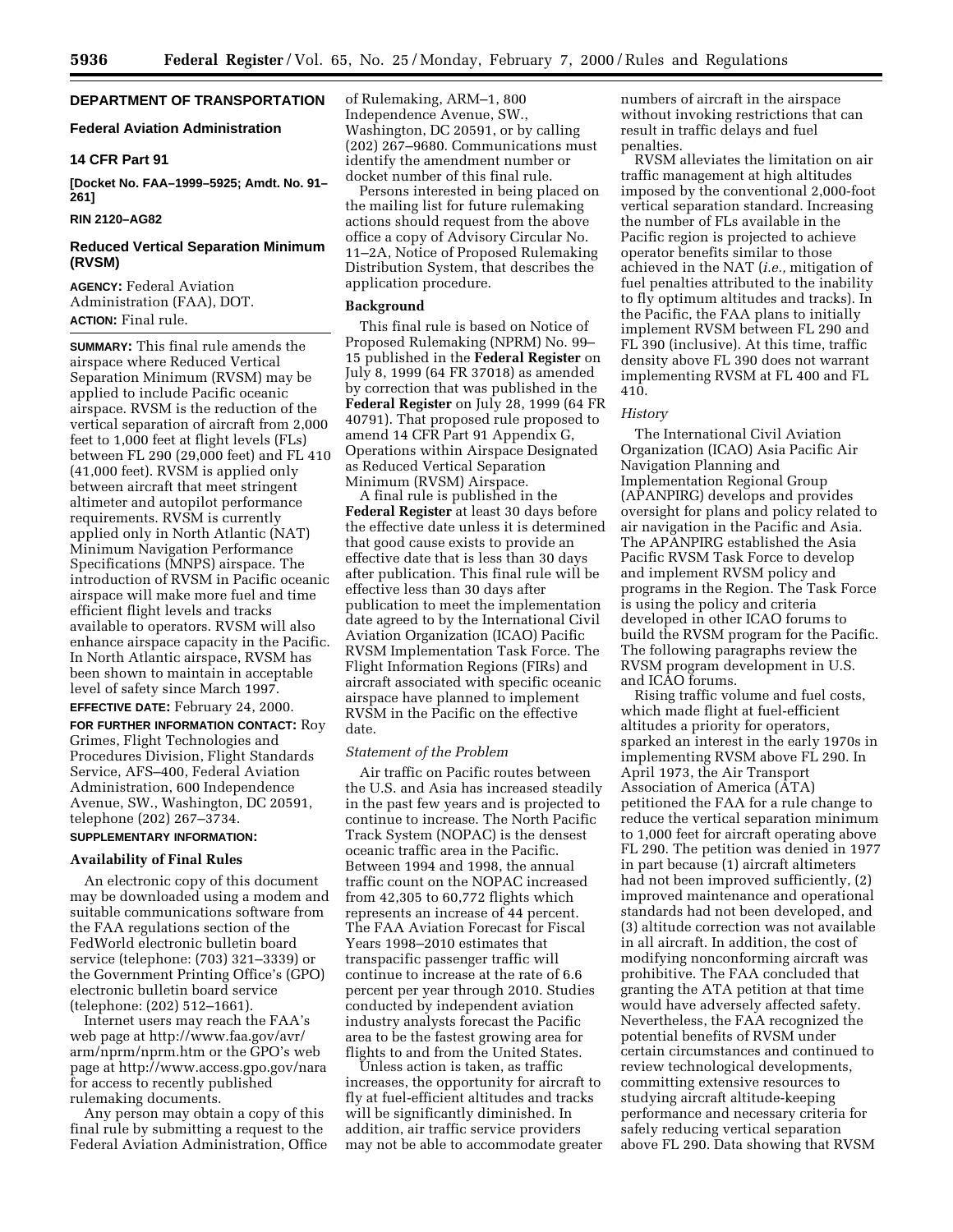implementation is technically and economically feasible has been published in studies conducted cooperatively in international forums, as well as separately by the FAA.

Because of the high standard of performance and equipment required for RVSM, the FAA advocated initial introduction of RVSM in oceanic airspace where special navigation performance standards were already required. Special navigation areas require high levels of long-range navigation precision due to the separation standard applied. RVSM implementation in such airspace requires an increased level of precision demanded of operators, aircraft, and vertical navigation systems.

On March 27, 1997, RVSM was implemented in one such special navigation area of operation established in the ICAO NAT Region, the NAT MNPS. In designated NAT MNPS airspace, tracks are spaced 60 nautical miles (NM) apart. Between FLs 310 and 390 (inclusive), aircraft are separated vertically by 1000 feet. All aircraft operating in this airspace must be appropriately equipped and capable of meeting required lateral navigation performance standards of part 91, section 91.705 and vertical navigation performance standards of part 91, section 91.706. Operators must follow procedures that ensure the navigation standards are met. Flight crews must also be trained on RVSM policy and procedures. Each operator, aircraft, and navigation system combination must receive and maintain authorization to operate in the NAT MNPS. The North Atlantic Systems Planning Group (NATSPG) Central Monitoring Agency monitors NAT aircraft fleet performance to ensure that a safe operating environment is maintained.

FAA data indicate that the altitudekeeping performance of most aircraft flying in oceanic airspace can meet the standards for RVSM operations. The FAA and ICAO research to determine the feasibility of implementing RVSM included the following four efforts:

1. FAA Vertical Studies Program. This program began in mid-1981, with the objectives of collecting and analyzing data on aircraft performance in maintaining assigned altitude, developing program requirements to reduce vertical separation, and providing technical and operational representation on the various working groups studying the issue outside the FAA.

2. RTCA Special Committee (SC)–150. RTCA, Inc., (formerly Radio Technical Commission for Aeronautics) is an industry organization in Washington,

DC, that addresses aviation technical requirements and concepts and produces recommended standards. When the FAA hosted a public meeting in early 1982 on vertical separation, it was recommended that RTCA be the forum for development of minimum system performance standards for RVSM. RTCA SC–150 was formed in March 1982 to develop minimum system performance requirements, identify required improvements to aircraft equipment and changes to operational procedures, and assess the impact of the requirements on the aviation community. SC–150 served as the focal point for the study and development of RVSM criteria and programs in the United States from 1982 to 1987, including analysis of the results of the FAA Vertical Studies Program.

3. ICAO Review of the General Concept of Separation Panel (RGCSP). In 1987, the FAA concentrated its resources for the development of RVSM programs in the ICAO RGCSP. The U.S. delegation to the ICAO RGCSP used the material developed by SC–150 as the foundation for U.S. positions and plans on RVSM criteria and programs. The panel's major conclusions were:

• RVSM is technically feasible without imposing unreasonably demanding technical requirements on the equipment.

• RVSM provides significant benefits in terms of economy and en route airspace capacity.

• Implementation of RVSM on either a regional or global basis requires sound operational judgment supported by an assessment of system performance based on: aircraft altitude-keeping capability, operational considerations, system performance monitoring, and risk assessment.

4. NATSPG and the NATSPG Vertical Separation Implementation Group (VSIG).

The NATSPG Task Force was established in 1988 to identify the requirements to be met by the future NAT Region air traffic services system; to design the framework for the NAT airspace system concept; and to prepare a general plan for the phased introduction of the elements of the concept. The objective of this effort was to permit significant increases in airspace capacity and improvements in flight economy. At the meeting of the NATSPG in June 1991, all of the NAT air traffic service provider States, as well as the International Air Transport Association (IATA) and International Federation of Airline Pilots Association (IFALPA), endorsed the Future NAT Air Traffic Services System Concept Description developed by the NATSPG

Task Force. With regard to the implementation of RVSM, the Concept Description concludes that priority must be given to implementation of this measure as it is believed to be achievable within the early part of the concept time frame. The NATSPG's initial goal was to implement RVSM between 1996 and 1997. To meet this goal, the NATSPG established the VSIG in June 1991 to take the necessary actions to implement RVSM in the NAT. These actions included:

• Developing programs and documents to approve aircraft and operators for conducting flight in the RVSM environment and to address all issues related to aircraft airworthiness, maintenance, and operations. The group has produced guidance material for aircraft and operator approval that ICAO has distributed to civil aviation authorities and NAT users. Also, ICAO has planned that the guidance material be incorporated in the approval process established by the States.

• Developing the system for monitoring aircraft altitude-keeping performance. This system is used to observe aircraft performance in the vertical plane to determine that the approval process is uniformly effective and that the RVSM airspace system is safe.

• Evaluating and developing ATC procedures for RVSM, conducting simulation studies to assess the effect of RVSM on ATC, and developing documents to address ATC issues.

The ICAO Limited NAT Regional Air Navigation Meeting held in Portugal in November 1992 endorsed the NATSPG RVSM implementation program. At that meeting, it was concluded that RVSM implementation should be pursued. The FAA concurred with the conclusions of the NATSPG on RVSM implementation.

#### *Reference Material*

The FAA and other organizations developing RVSM requirements have produced a number of studies and reports. The FAA used the following documents in the development of this amendment:

• Summary Report of United States Studies on 1,000-Foot Vertical Separation Above Flight Level 290 (FAA, July 1988).

• Initial Report on Minimum System Performance Standards for 1,000-Foot Vertical Separation Above Flight Level 290 (RTCA SC–150, November 1984); the report provides information on the methodology for evaluating safety, factors influencing vertical separation, and strawman system performance standards.

• Minimum System Performance Standards for 1,000-Foot Vertical Separation Above Flight Level 290 (Draft 7, RTCA, August 1990); the FAA concurred with the material developed by RTCA SC–150.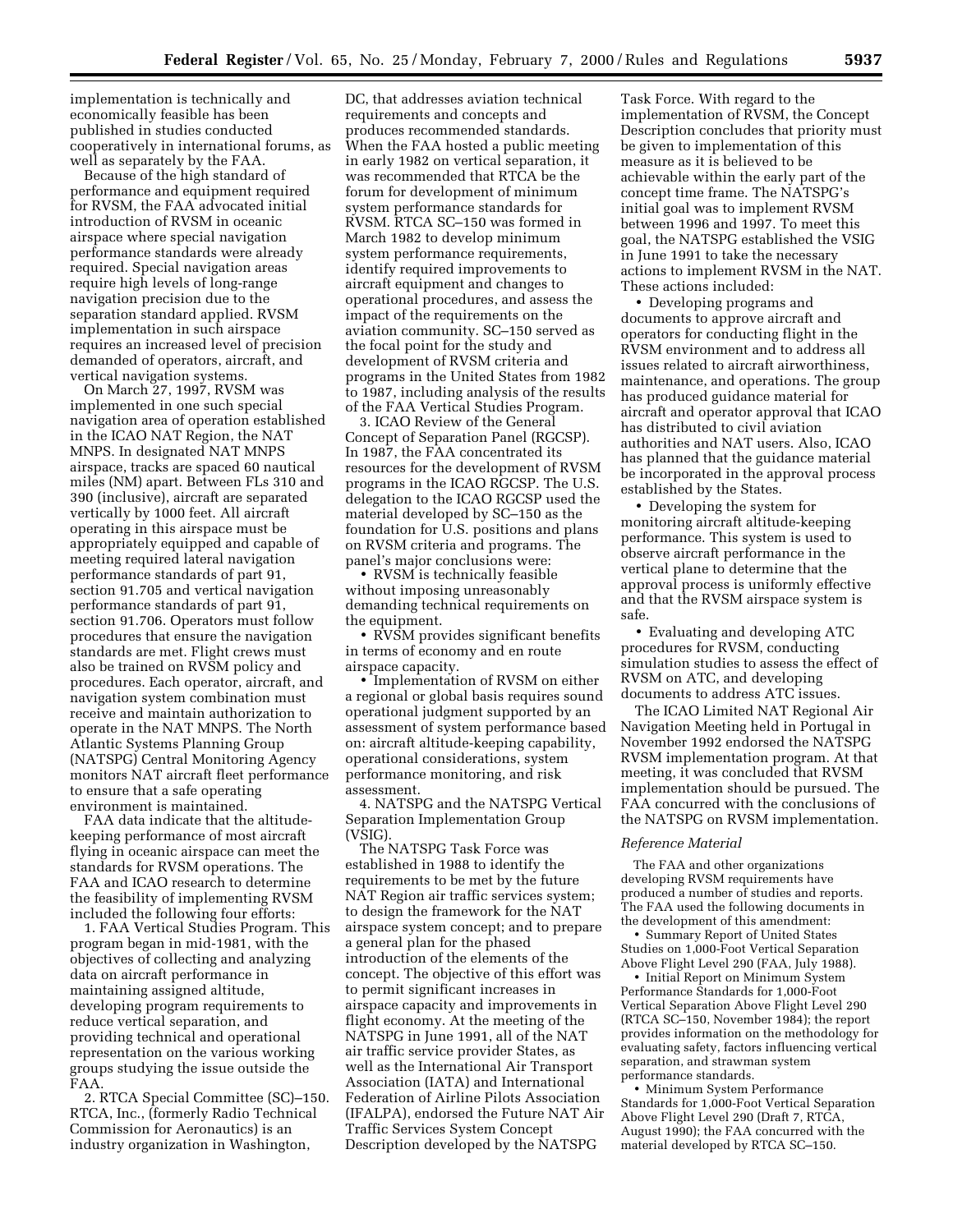• The Report of RGCSP/6 (ICAO, Montreal, 28 November–15 December 1988) published in two volumes. Volume 1 summarizes the major conclusions reached by the panel and the individual States. Volume 2 presents the complete RVSM study reports of the individual States:

• European Studies of Vertical Separation Above FL 290—Summary Report (prepared by the EUROCONTROL Vertical Studies Subgroup).

• Summary Report of United States Studies on 1,000-Foot Vertical Separation Above Flight Level 290 (prepared by the FAA Technical Center and ARINC Research Corporation).

• The Japanese Study on Vertical Separation.

• The Report of the Canadian Mode C Data Collection.

• The Results of Studies on the Reduction of Vertical Separation Intervals for USSR Aircraft at Altitudes Above 8,100 m (prepared by the USSR).

• Report of RGCSP/7 (Montreal, 30 October–20 November 1990) containing a draft Manual on Implementation of a 300 M (1,000 Ft) Vertical Separation Minimum (VSM) Between FL 290 and 410 Inclusive, approved by the ICAO Air Navigation Commission in February 1991 and published as ICAO Document 9574.

• 14 CFR Part 91 Section 91.706— Operations Within Airspace Designed As Reduced Vertical Separation Minimum Airspace

• 14 CFR Part 91 Appendix G—Operations in Reduced Vertical Separation Minimum (RVSM) Airspace.

• Flight Standards Handbook Bulletin for Air Transportation (HBAT) and General Aviation (HBGA) ''Approval of Aircraft and Operators for Flight in Airspace Above Flight Level 290 Where a 1,000 Foot Vertical Separation Minimum is Applied'' (HBAT 99– 11A and HBGA 99–17A).

• Interim Guidance Material 91–RVSM, ''Approval of Aircraft and Operators for Flight in Airspace Above FL 290 Where a 1,000 Foot Vertical Separation is Applied'', Change 1 (June 30, 1999). The interim guidance continues to provide recommended procedural steps for obtaining FAA approval. • AC No. 91–70, ''Oceanic Operations''

(September 6, 1994).

• NATSPG Airspace Monitoring Subgroup Vertical Monitoring Report. (Issued quarterly)

#### *Related Activity*

Project increases in Pacific oceanic air traffic and the successful implementation of RVSM operations in the NAT support the implementation of RVSM in the Pacific. Pacific operators and Air Traffic Service (ATS) providers have requested that RVSM be pursued aggressively.

The ICAO Asia Pacific RVSM Implementation Task Force is the international body that is developing Pacific RVSM implementation plans. The Task Force is chaired by an FAA representative from the Air Traffic International Staff and supported by an ICAO representative from the Asia/ Pacific Regional Office. The Task Force has three standing sub-groups: The Air Traffic Operations Group, the Aircraft Operations and Airworthiness Group and the Safety and Monitoring Group. The working groups are chaired by FAA air traffic and flight standards specialists. The Task Force includes representatives from Asia and Pacific civil aviation authorities, operators and the pilot and air traffic controller associations. The Task Force meets at approximately quarterly intervals to develop policy and procedure documents and to progress implementation tasks.

#### **Discussion of Comments**

The FAA received comments on the proposed rule from the following 6 organizations:

(1) The Air Traffic Control Association (ATCA)

(2) United Airlines (UAL)

(3) The Department of Defense (DOD)

(4) The National Business Aviation

Association, Inc. (NBAA) (5) The Hagadone Corporation (6) The Independent Pilots

Association (IPA)

*Detailed Discussion of Comments and Disposition*

*ATCA Comments.* ATCA states that it concurs with the proposed rule to implement RVSM in Pacific oceanic airspace. ATCA also states that RVSM will improve Air Traffic Management (ATM) and accommodate traffic growth in the Pacific.

*UAL Comments.* United Airlines (UAL) commented that it has no technical objections to this NPRM. UAL already has approval to operate four major aircraft types in RVSM airspace and anticipates no difficulties in obtaining RVSM approval for three other aircraft types prior to the February 24, 2000 implementation date. UAL supports the initial requirement for operators to monitor the altitudekeeping performance of two aircraft per fleet type, however it objects to the potential for a long term monitoring requirement.

*FAA Response.* Since the initial implementation of RVSM in March 1997, operator monitoring requirements have been systematically reduced as aircraft altitude-keeping performance data has been accumulated. FAA specialists are currently working with the airlines on the ICAO Asia Pacific RVSM Implementation Task Force to develop a post-implementation aircraft monitoring program that will accumulate enough data and information to show that RVSM

operations remain safe. UAL is represented on that group and the FAA will continue to seek UAL's input and consider its arguments.

*DOD Comments.* DOD concurs, in principal, with the NPRM. It requests, however, that the FAA acknowledge and specific wording agreed to in recent meetings on the procedure for handling aircraft that are not RVSM compliant.

*FAA Response.* The FAA is adopting the wording on this issue that DOD cited in its comment. The FAA and the other Pacific Air Traffic Service Providers are adopting the following policy: ''Aircraft that are not RVSM compliant (*e.g.,* State aircraft, ferry and maintenance flights) will only be cleared to operate between FL 290 and 390 (inclusive) after coordination with the first and notification given to subsequent oceanic centers. Notification constitutes approval.''

*NBAA Comments.* First, the NBAA states that RVSM is currently implemented only between FLs 310–390 (inclusive) in the North Atlantic (NAT) and in portions of Canadian airspace. (Note: Canada only applies RVSM in designated transition airspace where aircraft transition between conventional and reduced vertical separation). NBAA requests that Pacific RVSM altitudes be made consistent with RVSM altitudes in the NAT and Canada. Second, NBAA states that general aviation aircraft manufacturers will not be able to publish approved RVSM Service Bulletins (SBs) for certain aircraft types by the February 24, 2000 implementation date. NBAA states that efforts must be made to accommodate such aircraft on a case by case basis for a designated period of time to allow manufacturers enough time to publish SBs.

*FAA Response.* (1) Consistency of RVSM Implementation. 14 CFR 91, Appendix G, Section 1 defines RVSM airspace as airspace between FL 290–FL 410 (inclusive) where 1,000-foot vertical separation is applied. Air Traffic Service Providers (ATSP) have elected to implement RVSM in phases. In October 1998, the NAT ATSP implemented RVSM between FL 310–FL 390 (inclusive). The planned initial implementation of Pacific RVSM will be FL 290–FL 390 (inclusive). The Pacific ATSP have published these FLs in NOTAMS and Aeronautical Information Publications. The FAA has provided adequate information to the operators and does not consider the applying RVSM to different FL stratum in the NAT and Pacific as a significant safety or training issue.

(2) Accommodation of Unapproved Aircraft in Pacific RVSM Airspace.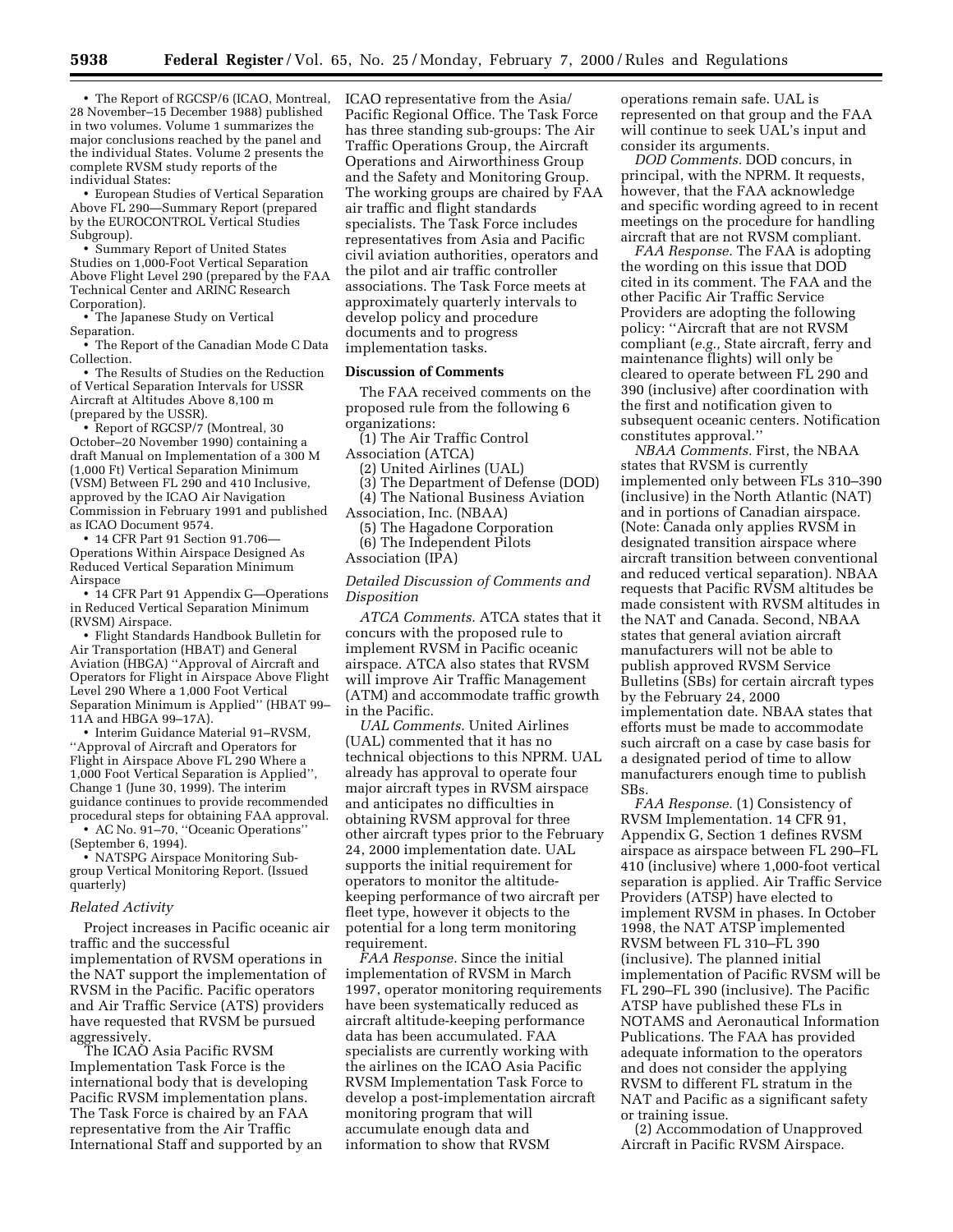NBAA states that aircraft manufacturer engineering packages may not be available for the February 24, 2000 implementation for 1,000 business jet airframes. The FAA has the following comments:

(a) Prior Notification. The FAA believes it has given the operator community adequate time to prepare for Pacific RVSM implementation and has made extensive efforts to keep it informed on the progress of implementation plans. In January 1998, the ICAO Pacific RVSM Implementation Task Force identified February 2000 as the target date for Pacific RVSM implementation. Since that time, FAA representatives have briefed the target Pacific implementation date at user forums such as the NBAA International Operations Conference and the Pacific Oceanic Working Group. In February 1999, the FAA published an International NOTAM announcing the RVSM implementation target date of February 2000 for Oakland and Anchorage Oceanic airspace. Also, RVSM has been implemented for the past two and a half years in North Atlantic airspace. It was implemented there between FL 330–FL 370 (inclusive) in March 1997 and expanded to FL 310–FL 390 (inclusive) in October 1998. The operators and aircraft manufacturers have been well informed of the planned expansion of RVSM to other airspace.

(b) Non-group Approval Option. Operators have the option of having their aircraft approved as a non-group aircraft if an aircraft manufacturer does not develop a group approval process. Although this is a more expensive process, certain operators have used it successfully to gain RVSM approval for their aircraft. This option is available to the business aviation community.

(c) Number of Airframes Affected. NBAA states that 1,000 business jet airframes could be non-compliant on the 24 February 2000 Pacific RVSM implementation date. The FAA estimate is that 700 airframes could be affected, but this figure represents all airframes in the fleet. Not all of these airframes actually conduct operations in Pacific oceanic airspace.

(d) Percentage of Flights Affected. The majority of operators that will be prepared for RVSM implementation should not be denied the benefits of RVSM because a small percentage of operators are not yet prepared. One percent (1.0%) of flights in Pacific oceanic airspace are conducted by business aviation. Airworthiness documents (*e.g.,* Aircraft Service Changes, Service Bulletins) that detail the requirements for RVSM aircraft

approval are available for the majority of aircraft types including the major business jet types. The percentage of flights conducted by aircraft for which RVSM airworthiness documents are not forecast to be available by February 2000 is 0.16 per cent. This situation will not affect 99.84 percent of flights.

(e) Accommodation of Unapproved Aircraft: Effect on Controller Workload. RVSM has been implemented as exclusionary airspace. That is, aircraft operating in RVSM designated areas at designated FLs are normally required to be RVSM approved. The flight of unapproved aircraft is only allowed on an infrequent basis, if the operator coordinates the operation with ATC prior to the flight and ATC can accommodate them in accordance with CFR Part 91, Appendix G, Section 5. By standardizing RVSM approval in a given airspace, air traffic controllers can apply one aircraft separation standard to the vast majority of aircraft operating in that airspace.

**Note:** Pacific ATSP have made provisions for infrequent flight of non-compliant aircraft such as State aircraft and maintenance and humanitarian flights.

If, on a *regular* basis, controllers are required to apply 1,000-foot vertical separation to certain aircraft and 2,000 foot vertical separation to others, the operation of the airspace becomes more complex and there is a negative effect on air traffic management and on controller workload. Additionally, service to RVSM-approved aircraft would be significantly diminished if unapproved aircraft were accommodated in RVSM airspace on other than rare occasions, such as those stated above. It should be noted that the application of RVSM in the North Atlantic is also exclusionary and the same provisions for limited accommodation of unapproved aircraft are applied.

(f) Concluding Comment. For the reasons cited above, the FAA has determined that in RVSM airspace it will accommodate only the infrequent flight of unapproved aircraft for maintenance, humanitarian and State aircraft flights.

*The Hagadone Corporation Comments.* The Hagadone Corporation states that the FAA has not approved an aircraft modification kit to enable Gulfstream II (GII) aircraft to comply with the requirements for RVSM. The Hagadone Corporation requests one of three options for RVSM implementation on the Hawaii routes. One option would be to limit the upper RVSM altitude to FL 370 on all or some of the routes from the West Coast of the U.S. to Hawaii.

The second option would be to delay the implementation on these routes. The third option would be that Oakland Oceanic, with prior notice, would provide 2,000-foot separation for non-RVSM aircraft for these routes.

*FAA Response.* First, Hagadone states that the FAA has not approved an RVSM aircraft modification kit for the GII aircraft. The FAA has approved aircraft engineering packages for aircraft for which it has received adequate justifying data. The FAA has approved Aircraft Service Change (ASC) 499 (effective September 27, 1999) for a group of 20 GII aircraft equipped with the Honeywell SPZ–800 autopilot. Also, ASC 498 that addresses a group of 184 GII aircraft equipped with the Honeywell SP–50 autopilot is expected to be released in the 1st quarter of 2000. In addition, ASC 505 that addresses a group of 11 GIIB aircraft equipped with the Honeywell SPZ–800 autopilot and ASC 504 that addresses a group of 31 GIIB equipped with the Honeywell SP– 50 autopilot is expected to be released in the 2nd quarter of 2000.

Second, Hagadone suggests three options for RVSM implementation on the Hawaii routes.

Option 1: Limit the ceiling of RVSM airspace to FL 370. This option has not been accepted. The planned ceiling is FL 390. The small percentage of flights affected (0.16%) does not warrant limiting the RVSM ceiling for the large majority of aircraft that will be compliant.

Option 2: Delay RVSM implementation on the West Coast to Hawaii routes. This option has not been accepted. The vast majority of operators and aircraft will be ready for RVSM on 24 February 2000. These operators should not be denied the benefits of RVSM because a small minority will not be ready.

Option 3: Following prior notification from the operator, Oakland Oceanic to provide conventional 2,000-foot vertical separation to non-compliant aircraft. This option has not been accepted. As noted in the response to the NBAA comments, this option affects airspace complexity and controller workload and negatively impacts service to approved users.

*IPA Comments.* IPA believes that Traffic Alert and Collision Avoidance System (TCAS) must be required equipment for the introduction of RVSM into Pacific oceanic airspace.

**Note:** RVSM has been implemented since March 1997 in North Atlantic oceanic airspace. IPA does *not* recommend that Section 91.706 and Appendix G be revised to require aircraft operating in NAT RVSM airspace to equip with TCAS.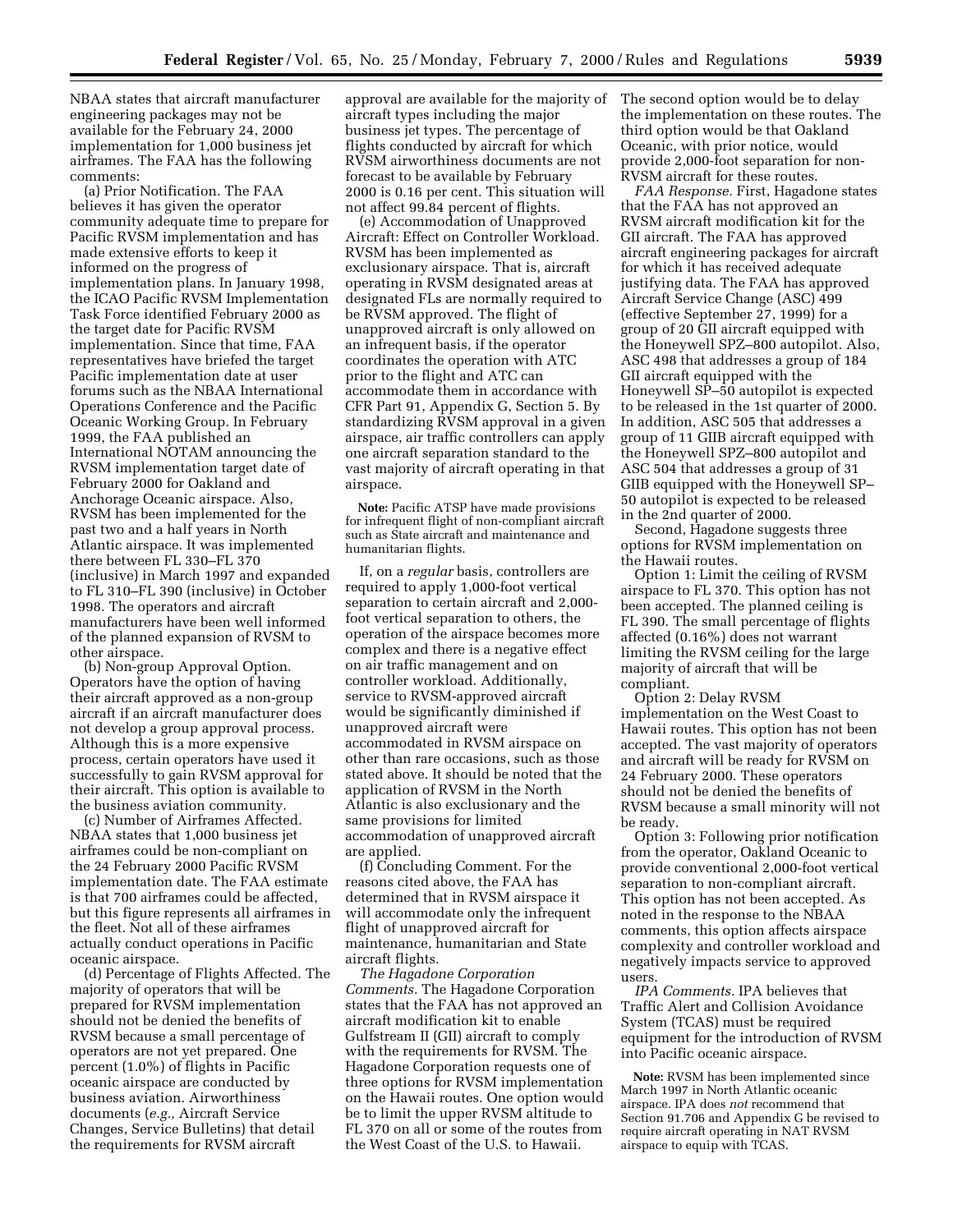IPA believes that the introduction of RVSM into Pacific oceanic airspace will increase the probability of accidents occurring and that TCAS will provide a safety net.

*FAA Response.* (1) Part 91 Aircraft Equipage Requirements for RVSM Approval. Part 91 Section 91.706 and Appendix G do not require TCAS equipage for aircraft approval for RVSM operations. 1,000-foot vertical separation has been applied up to flight level 290 since the early 1960s without special aircraft equipage or performance requirements. RVSM programs enable the use of 1,000-foot vertical separation between FL 290–410 (inclusive). Section 91.706 and Appendix G require that for an aircraft to be approved for RVSM operations, the aircraft altimetry systems, automatic altitude-keeping devices and altitude alerters must meet stringent performance requirements and also be equipped with a transponder. Aircraft equipage and performance requirements were developed in the ICAO Review of the General Concept of Separation Panel (RGCSP) and published in ICAO Document 9574 in 1992. Section 91.706 and Appendix G reflect the ICAO requirements.

(2) North Atlantic RVSM Experience. RVSM has been applied successfully since March 1997 in North Atlantic oceanic airspace. NAT airspace has the highest traffic density of any oceanic airspace in the world. Between 900 to 1100 flights are conducted each day in the RVSM airspace of the North Atlantic. By contrast, the busiest route system in the Pacific is the North Pacific Route System (NOPAC) where approximately 175 flights are conducted each day. In addition, approximately 440 flights operate per day in the entire Pacific.

(3) Applicability of IPA Comments to TCAS Rulemaking. The FAA believes that the IPA comments relate more specifically to the benefits of TCAS as a safety net in general operations and are more applicable to the rulemaking related specifically to TCAS equipage requirements. The FAA does not believe that the IPA recommendation for TCAS equipage related specifically to the expansion of 1,000-foot vertical separation above FL 290. IPA cited several incidents where TCAS could have or did contribute to the prevention of an accident. None of these incidents occurred in airspace where RVSM is applied and many of them occurred below FL 290.

(4) Current Projects Related to TCAS Equipage Requirements. There are efforts under way in the United States to revise the existing regulations related to TCAS equipage. Also, ICAO has now

published Standards and Recommended Practices (SARPS) addressing TCAS equipage. The status of these efforts is as follows:

(a) Revision of Regulations Related to TCAS Equipage. In response to the IPA petition for rulemaking, the FAA is developing an NPRM. The FAA believes that the IPA comments are more applicable to this effort than to RVSM rulemaking.

(b) ICAO Annex 6 (Operation of Aircraft): Part I (International Commercial Air Transport Aeroplanes) and Part II (International General Aviation Aeroplanes). ICAO has published standards intended to expand equipage with collision avoidance systems and transponders. In November 1998, Annex 6 Part 1 was amended to state that by January 1, 2003, aircraft in excess of 15,000 kg (33,000 pounds) takeoff weight or authorized to carry more than 30 passengers shall be equipped with an airborne collision avoidance system (ACAS II) and by January 1, 2005, aircraft in excess of 5,700 kg (12,500 pounds) take off weight or authorized to carry more than 19 passengers shall be equipped with ACAS II. In addition, Annex 6 Part II paragraph 6.13 now states that by January 1, 2003, unless exempted by appropriate authorities, all aeroplanes shall be equipped with a pressurealtitude reporting transponder that operates in accordance with Annex 10, Volume IV. A note also states that this provision is intended to support the effectiveness of ACAS.

# Summary of Specific IPA Issues

(1) Non-concur Due to Unacceptable Risk. IPA states that it has no objection, in principal, to the concept of reducing vertical separation if safety is not compromised. IPA, however, opposes this rule because the FAA does not mandate that all transport category aircraft operating in RVSM airspace must be equipped with an operational Traffic Alert and Collision Avoidance System (TCAS). Without a TCAS requirement, IPA believes that RVSM poses unacceptable risks to safety.

(2) Applicability of Collision Risk Modeling to Operational Safety. IPA questions the FAA statement that ''all factors have been assessed'' in developing the safety goals for RVSM. They question the FAA statement that the Target Level of Safety of 5 accidents in 1 billion flight hours leads to a theoretical calendar year interval between accidents in RVSM airspace of 322 years.

(3) Need for Safety Net. IPA argues that RVSM will lead to higher density traffic in airspace where it is applied

and that will increase the risk of collision. IPA believes that TCAS is required to provide a safety net.

(4) Pilot Error; Mis-setting Altimeters. IPA states that mis-set altimeters in an RVSM environment will pose a threat to safety. They are particularly concerned about aircraft operating to and from Russian and Chinese airspace where metric altitudes are used and operating from Alaska and Canada where extremely low altimeter settings can be encountered.

(5) Review of TCAS Saves. IPA cites a number of incidents or accidents both below and above FL 290 where TCAS could have or did contribute to the prevention of a collision.

# FAA Response to IPA Issues

(1) Unacceptable Risk Posed by RVSM Implementation Without TCAS. RVSM has been applied successfully in the NAT for 2.5 years. 1,000-foot vertical separation has been applied below FL 290 in both oceanic and continental airspace for approximately 35 years. TCAS has not been specifically required for the application of 1,000 foot-vertical separation in these environments. Instead, TCAS equipage is required by operational rules in part 121, 125, 129, and 135.

Although TCAS is not specifically required for RVSM aircraft approval, a large percent of oceanic operations are already conducted by aircraft that are TCAS equipped. Because 14 CFR parts 121, 125, 129, and 135 require TCAS equipage of airplanes with passenger seat configurations of up to 30 seats, approximately 90 percent of flights in Pacific Oceanic airspace are conducted by TCAS equipped aircraft.

The United States was the first State to require TCAS equipage. The FAA recognizes the benefits to operational safety provided by TCAS, however it does not believe that the requirement for TCAS equipage is related to the RVSM standard. TCAS equipage requirements are, therefore, published in separate regulations.

The primary threat to safety in the vertical plane both prior to and after RVSM implementation has been from human errors such as the pilot failing to level at the assigned FL. (These are referred to hereafter as operational errors). These types of errors can occur in airspace where 2,000-foot vertical separation is applied as well as those where a 1,000-foot vertical separation is applied. Recognizing the TCAS safety benefit when such errors occur, as noted previously, ICAO has already published SARPs to expand TCAS equipage and the FAA published rules requiring TCAS equipage. Also, as noted, the FAA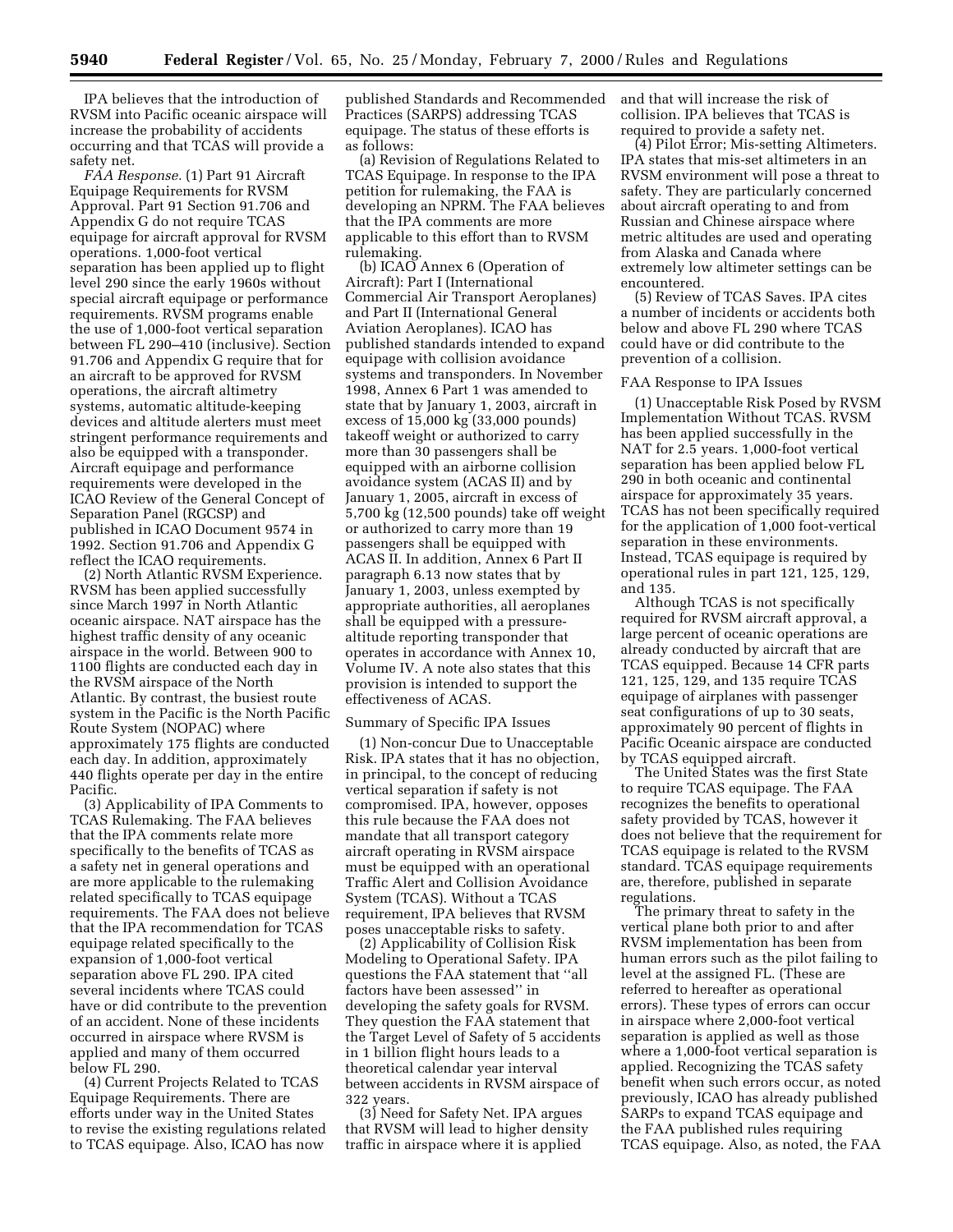is developing an NPRM in response to the IPA petition for additional rulemaking related to TCAS equipage requirements.

Operational errors are also being addressed by RVSM implementation groups. Airspace monitoring organizations have been established in both the North Atlantic and the Pacific. (in the Pacific, the organization is the Asia/Pacific Approvals Registry and Monitoring Organization (APARMO). One of the stated responsibilities of the monitoring organizations is to track operational errors, analyze their effect on risk in the airspace and to administer the effort to ensure operator compliance with RVSM requirements. The APARMO will track civil aviation authority investigation of operational errors and coordinate measures to mitigate the occurrence.

The safety of RVSM is based on standardized aircraft equipage and performance and pilot and controller procedures related to altitude keeping. Monitoring of the altitude-keeping performance of RVSM approved aircraft in the NAT has shown that aircraft maintain FL better than that required for airspace system safety. The ICAO Altimetry System Error (ASE) requirements are for mean ASE not to exceed 80 feet and the mean plus 3 standard deviations of ASE not to exceed 245 feet. The mean ASE observed in the NAT aircraft population is  $-4$  feet and the mean plus 3 standard deviations observed is 150 feet.

(2) Applicability of Collision Risk Modeling (CRM) to Operational Safety. CRM is an ICAO recognized tool that is used to analyze traffic density, aircraft altitude-keeping and human errors. It is used to establish aircraft performance requirements as well as to establish limits on the frequency of large errors. It provides a statistical probability of an accident occurring. The Target Level of Safety (TLS) established for RVSM is a theoretical 2.5 equipment related fatal accidents in a billion flight hours. The NAT Central Monitoring Agency (CMA) and the Asia/Pacific Approvals Registration and Monitoring Organization (APARMO) are tasked with collecting and investigating all errors beyond established limits in RVSM airspace. Both aircraft and human errors observed and reported are evaluated against this TLS.

Both ICAO and the FAA consider CRM to be only a tool to be used to evaluate safety and not a substitute for operational and engineering judgment. Because of this, the NAT CMA and APARMO investigate altitude-keeping errors that exceed established values individually to determine their cause

and recommend measures to mitigate future errors. The FAA and the other civil aviation authorities have established operational procedures and policy to mitigate the occurrence of errors that can threaten safety.

(3) Need for a Safety Net Due to Increases in Traffic Density. As noted previously, a large percentage of U.S. aircraft are already required to be TCAS equipped by the existing regulations and ICAO has published SARPs that are intended to standardize and increase the effectiveness of TCAS operation in international airspace.

(4) Pilot Error: Mis-Setting Altimeters. Setting of altimeters to 29.92 when passing the transition altitude and rechecking for proper setting when reaching the initial cleared FL is identified as a special emphasis item for pilot training for RVSM operations. The FAA will re-emphasize the importance of properly following altimeter setting procedures for operations in all RVSM airspace. The FAA will emphasize this to FAA Flight Standards Offices as well in the ICAO Pacific RVSM Implementation Task Force that is providing guidance to the international community on RVSM policy and procedures. In regard to low altimeter settings, aircraft have operated for the past 2.5 years from Canada where low altimeter settings are encountered into NAT RVSM airspace.

(5) Review of TCAS Saves. The FAA recognizes the safety net that TCAS provides. The FAA agrees that TCAS plays a major role in limiting the probability of collision in the incidents cited in Attachment A of the IPA comments. However, none of these incidents occurred in RVSM airspace and most of them occurred below FL 290. The FAA believes this supports its position that TCAS equipage should be related to the existing operational regulations requiring TCAS and not to the regulations governing RVSM operations.

After considering the comments submitted in response to the final rule, the FAA determined that no further rulemaking is necessary.

#### **Paperwork Reduction Act**

The reporting and recordkeeping requirements associated with this rule remain the same as under current rules and have previously been approved by the Office of Management and Budget (OMB) under the provisions of the Paperwork Reduction Act of 1995 (44 U.S.C. 3507(d)), and have been assigned OMB Control Number 2120–0026. There are no new requirements for information collection associated with this amendment.

### **International Compatibility**

In keeping with U.S. obligations under the Convention on International Civil Aviation, it is FAA policy to comply with International Civil Aviation Organization (ICAO) Standards and Recommended Practices (SARP) to maximum extent practicable. The operator and aircraft approval process was developed jointly by the FAA and the JAA under the auspices of NATSPG. The FAA has determined that this amendment does not present any differences.

#### **Regulatory Evaluation Summary**

Changes to Federal regulations must undergo several economic analyses. First, Executive Order 12866 directs that each Federal agency shall propose or adopt a regulation only upon a reasoned determination that the benefits of the intended regulation justify its costs. Second, the Regulatory Flexibility Act of 1980 requires agencies to analyze the economic effect of regulatory changes on small entities. Third, OMB directs agencies to assess the effect of regulatory changes on international trade. And fourth, the Unfunded Mandates Reform Act of 1995 (Pub. L. 104–4) requires agencies to prepare a written assessment of the costs, benefits, and other effects of proposed or final rules that include a Federal mandate likely to result in the expenditure by State, local, or tribal governments, in the aggregate, or by private sector, or \$100 million or more annually (adjusted for inflation).

In conducting these analyses, the FAA has determined that this rule is not ''a significant regulatory action'' under section 3(f) of Executive Order 12866 and, therefore, is not subject to review by the Office of Management and Budget. The rule is not considered significant under the regulatory policies and procedures of the Department of Transportation (44 FR 11034, February 26, 1979). This rule will not have a significant economic impact on a substantial number of small entities and will not constitute a barrier to international trade.

This final rule amends 14 CFR 91, Appendix G. Section 8 (Airspace Designation) by adding the appropriate Pacific oceanic Flight Information Regions (FIRs) where RVSM would be implemented. The benefits of this amendment are that, for Pacific oceanic operations, it will (1) increase the number of available flight levels, (2) enhance airspace capacity, (3) permit operators to operate more fuel/time efficient tracks and altitudes, and (4) enhance air traffic controller flexibility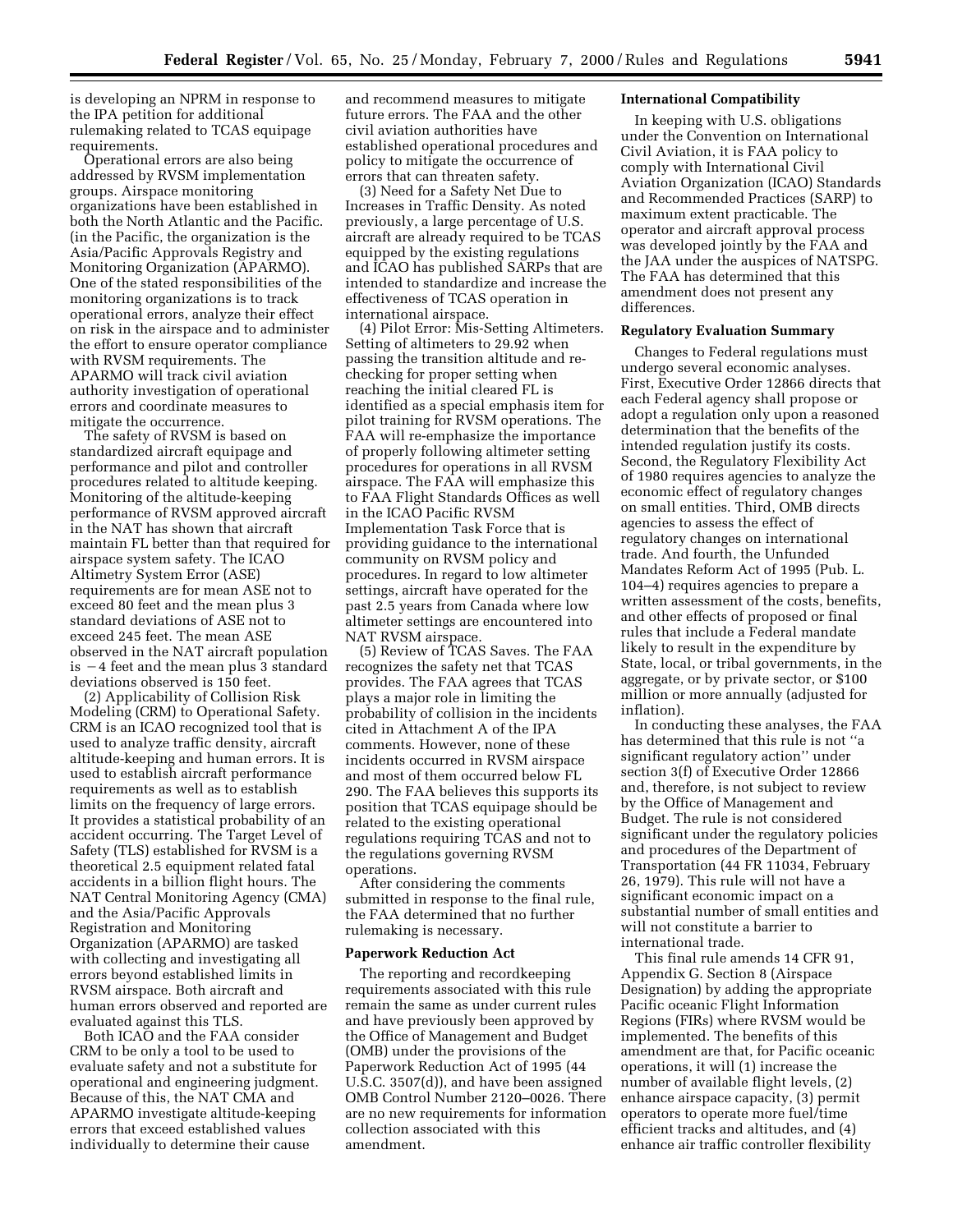by increasing the number of available flight levels, while maintaining an equivalent level of safety.

The FAA estimates that this final rule will cost U.S. operators \$21.7 million for the ten-year period 2000–2009 or \$19.5 million, discounted. Estimated benefits, based on fuel savings for the commercial airplane fleet over the years 2000–2009, would be \$120 million, or \$83.8 million, discounted. Therefore, based on a quantitative and qualitative evaluation of this action, the proposed rule would be cost-beneficial.

# **Final Regulatory Flexibility Determination**

The Regulatory Flexibility Act of 1980 establishes ''as a principle of regulatory issuance that agencies shall endeavor, consistent with the objective of the rule and of applicable statutes, to fit regulatory and informational requirements to the scale of the business, organizations, and governmental jurisdictions subject to regulations.'' To achieve that principle, the Act requires agencies to solicit and consider flexible regulatory proposals and to explain the rationale for their actions. The Act covers a wide-range of small entities, including small businesses, not-for-profit organizations and small governmental jurisdictions.

Agencies must perform a review to determine whether a proposed or final rule will have significant economic impact on a substantial number of small entities. If the determination is that it will, the agency must prepare a regulatory flexibility analysis (RFA) as described in the Act.

However, if an agency determines that a proposed or final rule is not expected to have a significant economic impact on a substantial number of small entities, section 605(b) of the 1980 act provides that the head of the agency may so certify and an RFA is not required. The certification must include a statement providing the factual basis for this determination, and the reasoning should be clear.

A review of the Pacific traffic data shows that no small entities operate in Pacific oceanic airspace where this rule applies. The FAA has also examined the impact of this rulemaking on small commercial operators of business jet aircraft and found that such operators are all computer or air taxi operators that do not operate in Pacific oceanic airspace. This information was obtained from the FAA database of U.S. registered aircraft and operators.

The FAA has determined that there are reasonable and adequate means to accommodate the transition to RVSM requirements, particularly for general

aviation operators (many of whom are small). As of May 1999, 50% of the U.S registered GA airframes that are capable of conducting oceanic operations were approved for RVSM. Operators of such aircraft have already obtained approved in order to operate in the NAT.

The FAA conducted the required review of this final rule and determined that it will not have a significant economic impact on a substantial number of small entities. Accordingly, pursuant to the Regulatory Flexibility Act, 5 U.S.C. 605(b), the Federal Aviation Administration certifies that this final rule will not have a significant impact on a substantial number of small entities.

### **International Trade Impact Statement**

The provisions of this rule would have little or no impact on trade for U.S. firms doing business in foreign countries and foreign firms doing business in the United States.

# **Executive Order 13132, Federalism**

The FAA has analyzed this proposed rule under the principles and criteria of Executive Order 13132, Federalism. The agency determined that this action will not have a substantial direct effect on the States, on the relationship between the national Government and the States, or on the distribution of power and responsibilities among the various levels of government. Therefore, the FAA has determined that this final rule does not have federalism implications.

# **Unfunded Mandates Reform Act of 1995 Assessment**

Title II of the Unfunded Mandates Reform Act of 1995 (the Act), codified as 2 U.S.C. 1501, 1571, requires each Federal agency, to the extent permitted by law, to prepare a written assessment of the effects of any Federal mandate in a proposed or final agency rule that may result in the expenditure by State, local, and tribal governments, in the aggregate, or by the private sector, of \$100 million or more (adjusted annually for inflation) in any one year. Section 204(a) of the Act, 2 U.S.C. 1534(a), requires the Federal agency to develop an effective process to permit timely input by elected officers (or their designees) of State, local, and tribal governments on a proposed ''significant intergovernmental mandate.'' A ''significant intergovernmental mandate'' under the Act is any provision in a Federal agency regulation that would impose an enforceable duty upon state, local, and tribal governments, in the aggregate, of \$100 million (adjusted annually for inflation) in any one year. Section 203 of the Act,

2 U.S.C. 1533, which supplements section 204(a), provides that before establishing any regulatory requirements that might significantly or uniquely affect small governments, the agency shall have developed a plan that, among other things, provides for notice to potentially affected small governments, if any, and for a meaningful and timely opportunity to provide input in the development of regulatory proposals.

This rule does not contain a Federal intergovernmental and private sector mandate that exceeds \$100 million a year, therefore, the requirements of Title II of the Unfunded Mandates Reform Act of 1995 do not apply.

#### **Environmental Analysis**

FAA Order 1050.1D defines FAA actions that may be categorically excluded from preparation of a National Environmental Policy Act (NEPA) environmental assessment or environmental impact statement. In accordance with FAA Order 1050.1D, appendix 4, paragraph 4(j), this rule qualifies for a categorical exclusion.

# **Energy Impact**

The energy impact of the notice has been assessed in accordance with the Energy Policy and Conservation Act (EPCA) and Pub. L. 94–163, as amended (42 U.S.C. 6362) and FAA Order 1053.1. It has been determined that the final rule is not a major regulatory action under the provisions of the EPCA.

# **List of Subjects in 14 CFR Part 91**

Air traffic control, Aircraft, Airmen, Airports, Aviation safety, Reporting and recordkeeping requirements.

### **The Amendment**

In consideration of the foregoing, the Federal Aviation Administration amends part 91 of Title 14 Code of Federal Regulations as follows:

# **PART 91—GENERAL OPERATING AND FLIGHT RULES**

1. The authority citation for Part 91 continues to read as follows:

**Authority:** 49 U.S.C. 106(g), 40103, 40113, 40120, 44101, 44111, 44701, 44709, 44711, 44712, 44715, 44716, 44717, 44722, 46306, 46315, 46316, 46502, 46504, 46506–46507, 47122, 47508, 47528–47531.

2. Appendix G is amended by revising Section 8 to read as follows:

**Appendix G to Part 91—Operations in Reduced Vertical Separation Minimum (RVSM) Airspace**

\* \* \* \* \*